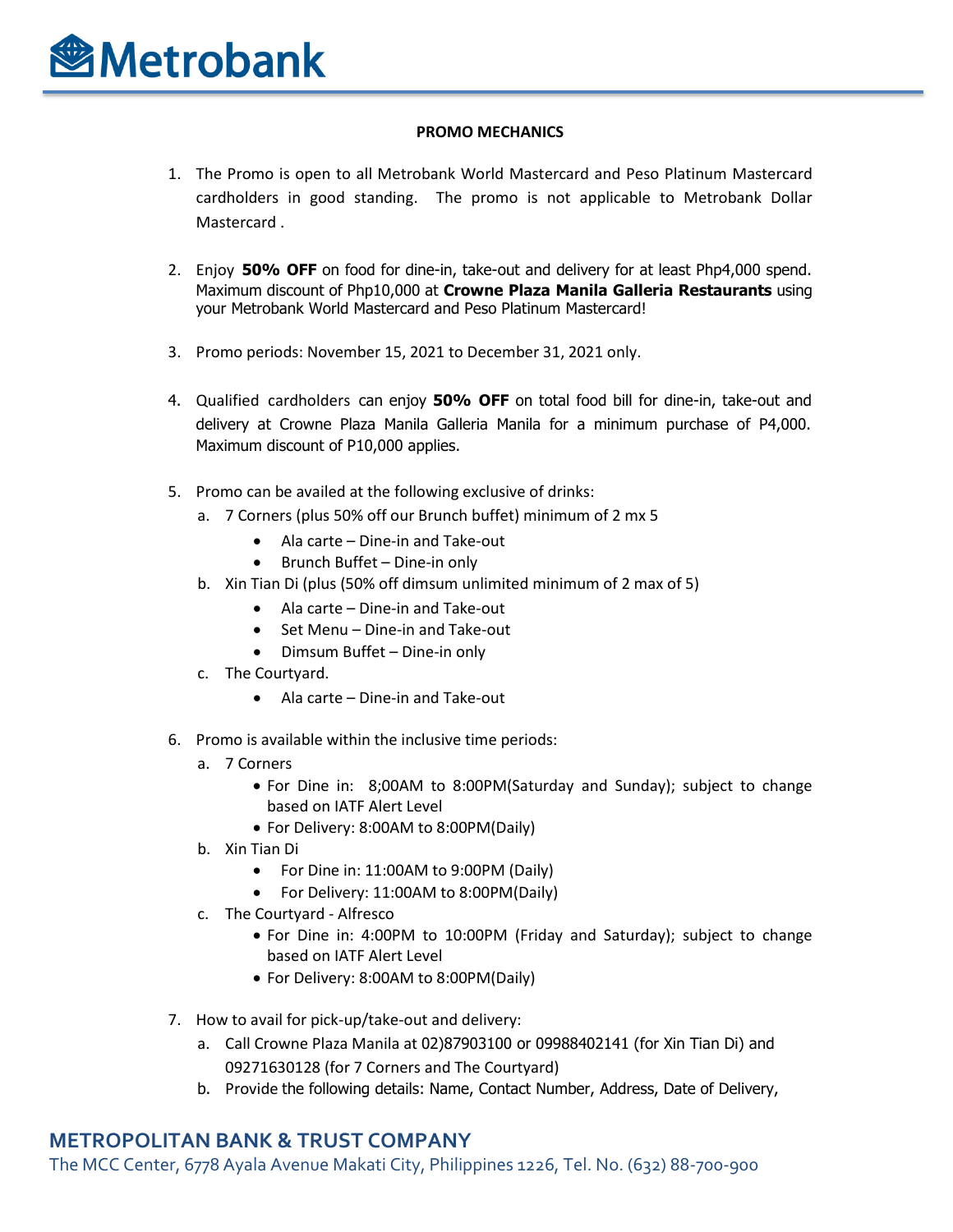## **<sup><sup></sup>**Metrobank</sub></sup>

Preferred Mode of Delivery and Orders

- c. Send an edited image of your Metrobank World or Peso Platinum Mastercard with only the first four (4) and last five (5) digits to the restaurant's Viber number
- d. A payment link will be sent through Viber or to cardholder's e-mail address.
- 8. Other Terms and Conditions:
	- a. Minimum spend of Php4,000.00 net single-receipt transaction
	- b. Maximum discount of Php10,000.00
	- c. Valid daily from November 15, 2021 to December 31, 2021
	- d. Black-out dates: December 24, 25, and December 31
	- e. Promo is valid at:
		- 1. 7 Corners (plus 50% off brunch buffet) minimum of 2 mx 5
			- Ala carte Dine-in and Take-out
			- Brunch Buffet Dine-in only
		- 2. Xin Tian Di (plus (50% off dimsum unlimited minimum of 2 max of 5)
			- Ala carte Dine-in and Take-out
			- Set Menu Dine-in and Take-out
			- Dimsum Buffet Dine-in only
		- 3. The Courtyard.
			- Ala carte Dine-in and Take-out
	- f. Promo can be availed in a single-receipt purchase transaction only per restaurant.
	- g. Applicable for ala carte and set menus, take-out and delivery, total food bill exclusive of drinks.
	- h. For dine-in, minimum and maximum spend requirement is applicable for individually orders to each restaurant
	- i. When validation is being done by a restaurant representative, they will be asked to provide the edited photo of the card showing only the  $1^{st}$  4 digits and last 5 digits  $\epsilon$ their of their Metrobank World Mastercard or Peso Platinum Mastercard. If in any case that the card has been used to settle the bill is **not** a Metrobank World Mastercard or a Peso Platinum Mastercard, an additional 50% amount of the bill shall be charged to the cardholder to complete the full amount bill or the paid amount will be converted to F&B Credits.
	- j. Offer is non transferrable and non-convertible to or cash gift certificate nor applicable for installment transactions.
	- k. For orders, inquiries and more details, you may call (632) 8790-3100 or reach the Facebook page of Crowne Plaza Manila Galleria.
- 9. All other fees pertaining to the transaction (e.g. service charge, delivery fee) will be shouldered by the customer.
- 10. The Promotion is non transferrable, non-cumulative, cannot be exchanged for cash or other products and cannot be used in conjunction with any other discounts, promotions, fixed price items, unless otherwise provided.
- 11. Promo discount is not convertible to cash and cannot be exchanged for other items.

### **METROPOLITAN BANK & TRUST COMPANY**

The MCC Center, 6778 Ayala Avenue Makati City, Philippines 1226, Tel. No. (632) 88-700-900